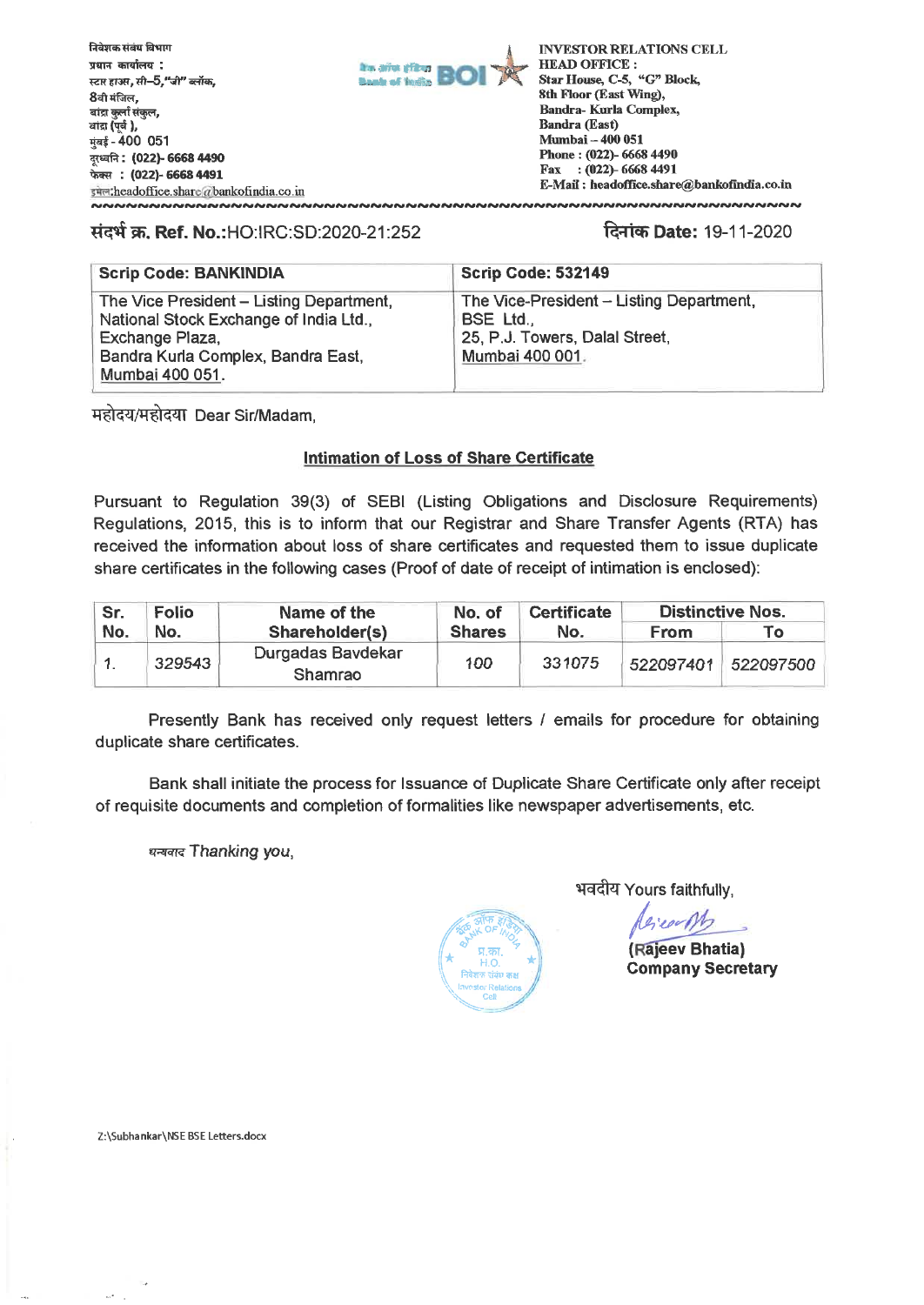# **Subhankar Das**

| From:               | BSSDUPLICATE <bssduplicate@bigshareonline.com></bssduplicate@bigshareonline.com> |
|---------------------|----------------------------------------------------------------------------------|
| Sent:               | 19 November 2020 14:23                                                           |
| To:                 | Rajeev Bhatia; Investor Relations Department                                     |
| Cc                  | Bhaqwan; Vijay; 'Jibu'; BSSDuplicate                                             |
| Subject:            | [External]Duplicate Share Intimations Received On: 19112020                      |
| <b>Attachments:</b> | 521215.pdf                                                                       |

Caution: This email originated from a source outside Bank of India. Do not click on links or open attachments unless you recognize the sender and you know the content is safe.

### Dear Sir/Ma'am,

Please be informed that in terms of the provisions of the SEBI (LODR) Regulations, 2015, the Company is required to submit information regarding loss of share certificates and issue of duplicate certificates, to the stock exchange within two days of its getting information. Further, the said intimation has to be filed only through the mode of NEAPS filing for NSE and on listing.bseindia.com for BSE and not via hard copy submission.

Accordingly, we are sharing herewith the receipt of the following request for loss of share certificate of the Company by shareholders, to enable you to comply with the said regulatory requirement within the timelines prescribed.

| Client Name            | Tert. No | Dist. No From | Dist. NO. To | <b>IFolio</b> No. | <b>I</b> Ouantity | 'Name                         |
|------------------------|----------|---------------|--------------|-------------------|-------------------|-------------------------------|
| BANK OF INDIA - EQUITY | 3310751  | 522097401     | 522097500    | 329543            |                   | 100 DURGADAS BAVDEKAR SHAMRAO |

Should you have any queries in respect of the aforesaid instruction kindly revert back.

Regards,

#### Bigshare Services Pvt. Ltd.

Alert:External Mail! Exercise caution while opening URL/attachment.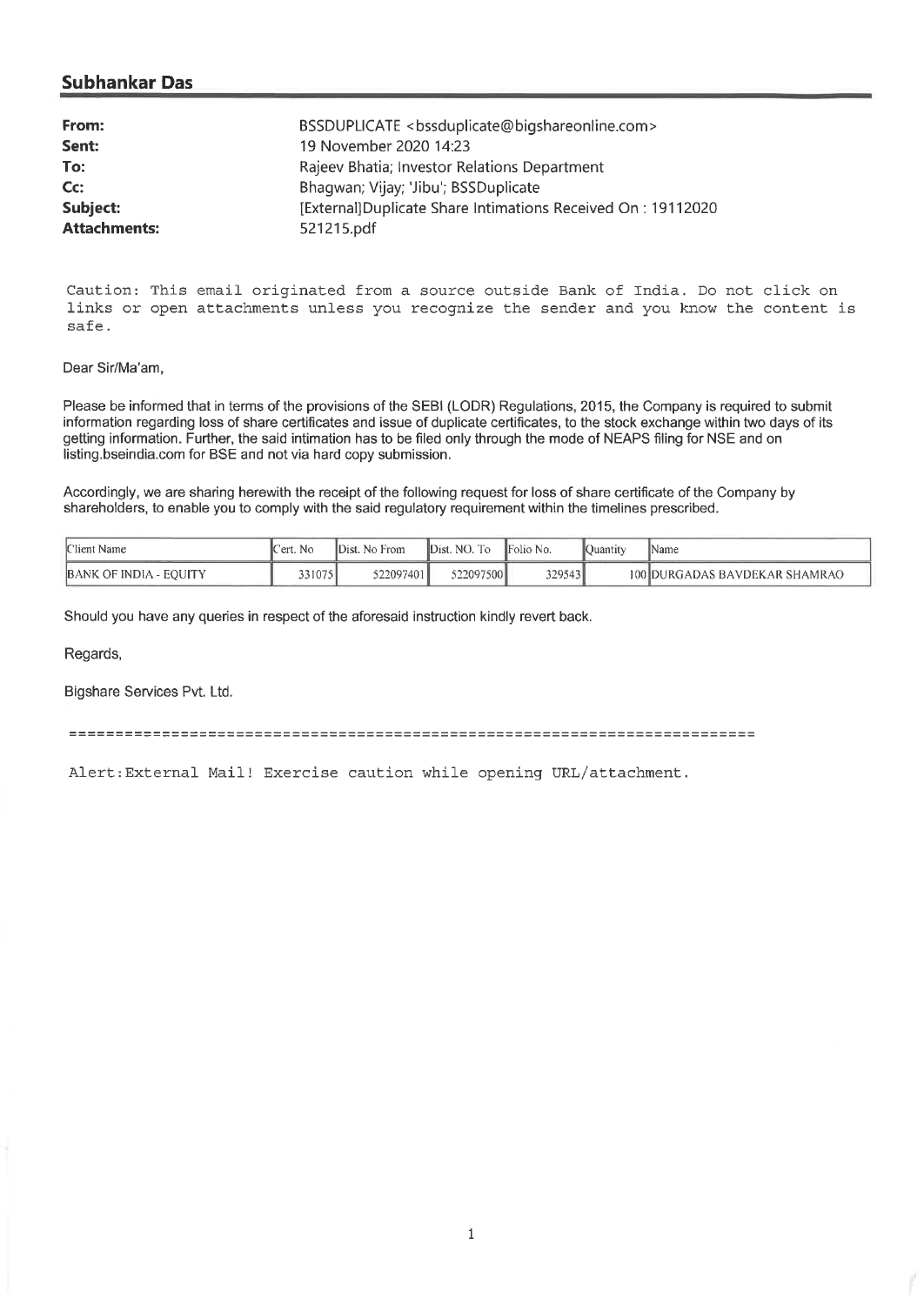$\sqrt{2\pi}$ DUC48 Smt. U. D. Bardeker D/11, Brindavan Koldongan Lomez Sahar Rd. And. CE)  $T_{\rm O}$ Munibois 400069 Bigshare Services Und.  $\overline{\mathcal{O}^{\circ}}$ 1st floor, Vasant Ousis.  $7.16v.2020.$  $V_1$   $\overline{V_2}$ Marol, AndhericE) 329543 Mumbai 400069. 521215 Reg. BOI. Equity. Folia 325943.  $Si\gamma/Madam$ with reference to your letter No BSS/BOI/SUN 195044/182488 dated 14.2.2020 I am enclosing all documents (self attested) as stated therein. Please do the needful. Thanking you. BIGSHARE SERVICES PVT. LTD. REGEIVED <u>Vours Sincerely</u> Subject to Verification mendekar 19 NOV 2020 Smt. U.D. Bardekar  $M-9819980362.$  $\mathcal{D}_{\text{opt}}$  and Encls 24 sheets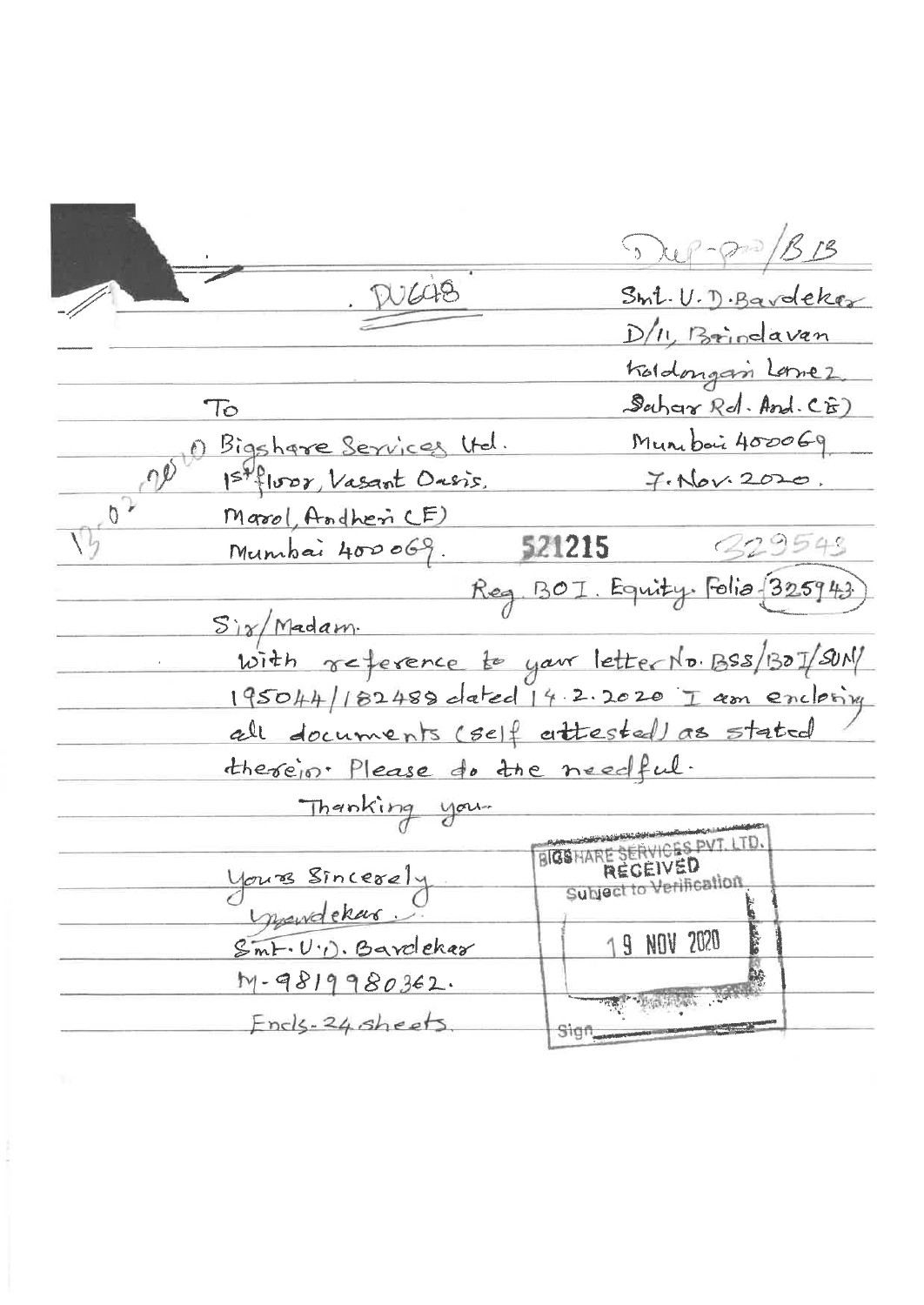

# **INDEMNITY**

TO ALL TO WHOM THESE PRESENTS shall come and concern I, **USHA DURGADAS BAVDEKAR** hereby solemnly affirm and stat as follows :

WHEREAS Late **DURGADAS SHAMRAO BAVDEKAR**  (Name of deceased) was at the date of his death as hereinafter more particularly mentioned the registered holder of equity shares bearing. Distinctive Nos. **522097401 TO 522097500** of the nominal face value of Rs.10.00 each in Bank of India a Banking Company constituted under banking (Acquisition and transfer of Undertaking) Act (hereinafter called the Bank).

bozavetekent.

N

Ĩ

**PARK** 

Ŗ

I

 $\frac{5}{11}$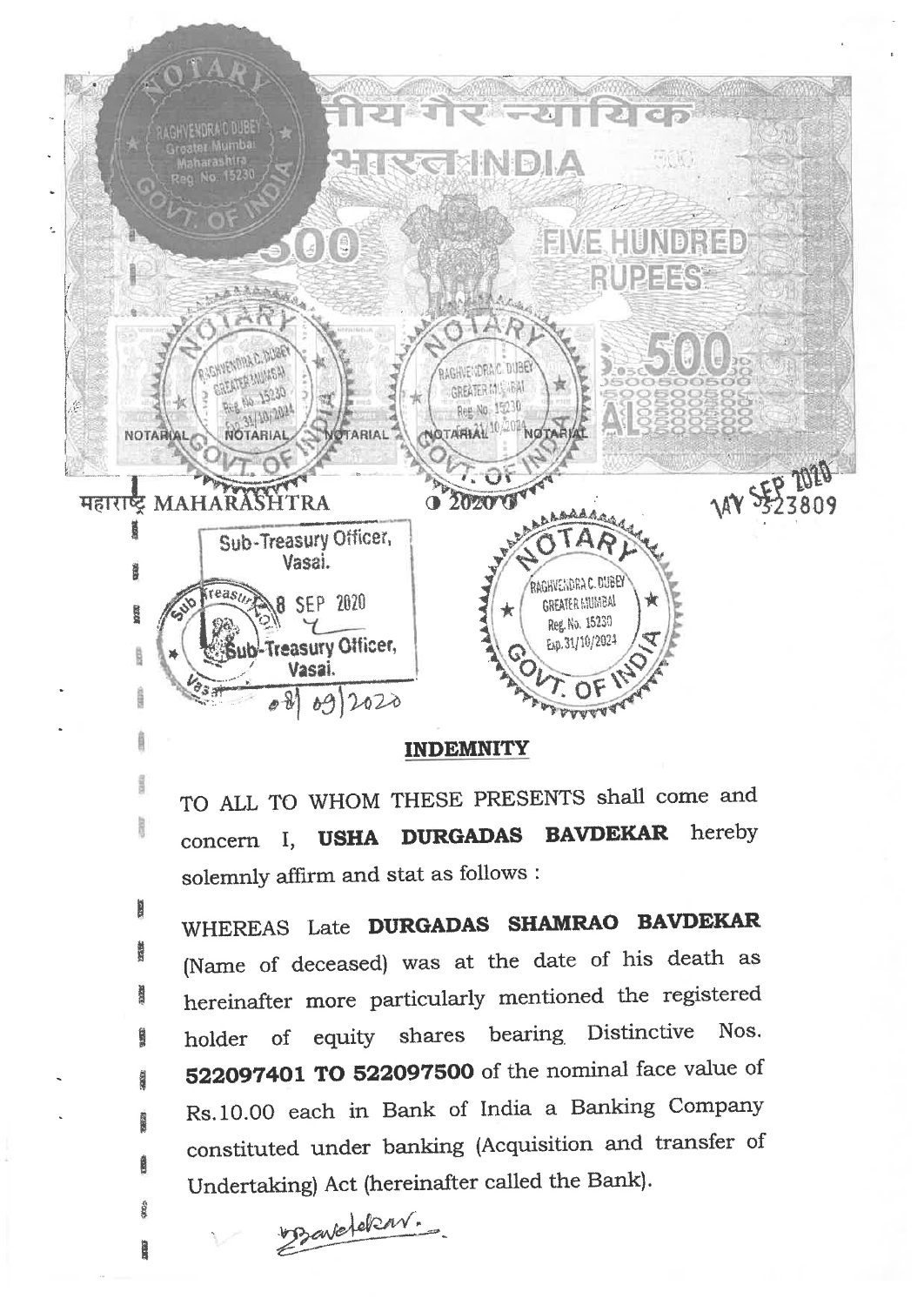Indemnity Band  $211$  SEP 2020 II - enoxanta (s - taistan 9. सुद्रांक विक्री सेंदवड़ी अनु. संखांक -/दिलांक  $626$  $\overline{1}$ (Solial No. / Date)  $116912020$ २. दरताया प्रकार (Nature of dominant). ३ - दस्त मौदणी करणार आहेत का? ewhether it is to be sepistered?) लिटरु तीचे शोडवरात राणंज  $\mathbf{a}$ (Property Description in brief) D. Bardekar . usha न्तान्ड किरन्त चेणाच्यावे सांब व सही (Stamp Perchaser's Name & Signature) हमले असल्यास व्यांधे **जाव, पत्ता य सा**री (Fibrough other person then<br>Name, Address & Signature) Bank of India पुरुष्ण पक्षकप्रशये नाव (Name of the other party) मुझांक शुल्क रथकन (Stamp Dury Amount) ९. परमानायार जन्दुकंड शिक्षणाकी जही व परवांना के केंद्र तसेच शी. शोयना वैकेड<del>तार</del> मुद्रांचा विद्योगि दिकाण/पतः १२०३०१० समीक्षेपण ( (उदा सक्तपहरूपी अपनी सुहांक ठरेरी ऐन्सा त्यांनी स्थान कार-करनारी सुटांक जरंदी केल्यामधून व अठिन्यात वापर BURRETO & APS.)  $\overrightarrow{c}$ 

RAGHVENDRI

**GREATER!** Reg. No.

Erg. 31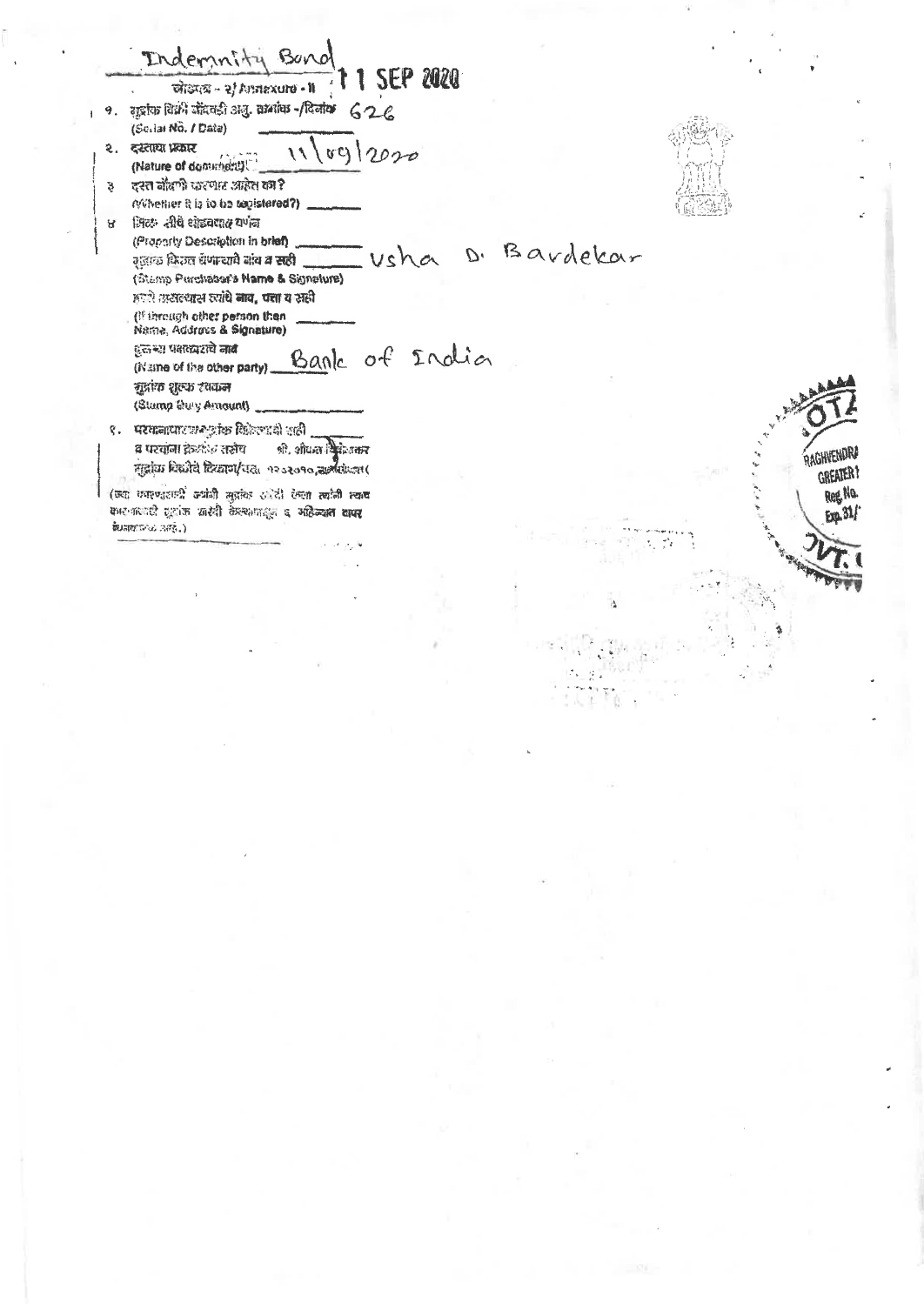AND WHEREAS the said **DURGADAS SHAMRAO BAVDEKAR** (name of deceased) departed this life on about the 17<sup>th</sup> day of January, 2013 intestate and without leaving any debts and leaving him / her surviving viz. **USHA DURGADAS BAVDEKAR** (refer item 6 of form TT") respectively.

AND WHEREAS it has been stated to the bank that the certificate(s) of the said shares has / have been lost / mislaid and the same cannot be found and I, **USHA DURGADAS BAVDEKAR** have applied to the Bank for issue of duplicate share certificate(s) and also to transfer the said securities which shall stand in the name of the said **DURGADAS SHAMRAO BAVDEKAR** (name of the deceased) into the name of the said **USHA DURGADAS BAVDEKAR** [name(s) of the applicant(s) as principal (s) and the said **MR. LALIT M. VELKAR** (name of Surety) as surety executed in favour of the bank such indemnity as hereinafter contained.

Nico A) J.

> NOW BE IT KNOWN TO ALL AND THESE PRESENTS WITNESS that they the said **USHA DURGADAS BAVDEKAR** (name(s) of the applicant(s) and **MR. LALIT M. VELKAR** (name of the surety) as surety for themselves, they heirs, executors administrators and assigns do hereby covenant with the Bank, its successors and assigns that they the said covenanting parties, jointly and severally and their heirs executors, administrators and assigns, on the bank transferring all the said securities into the name(s) of the said **USHA DURGADAS BAVDEKAR** (name(s) of applicant(s)) and

mavatche r.